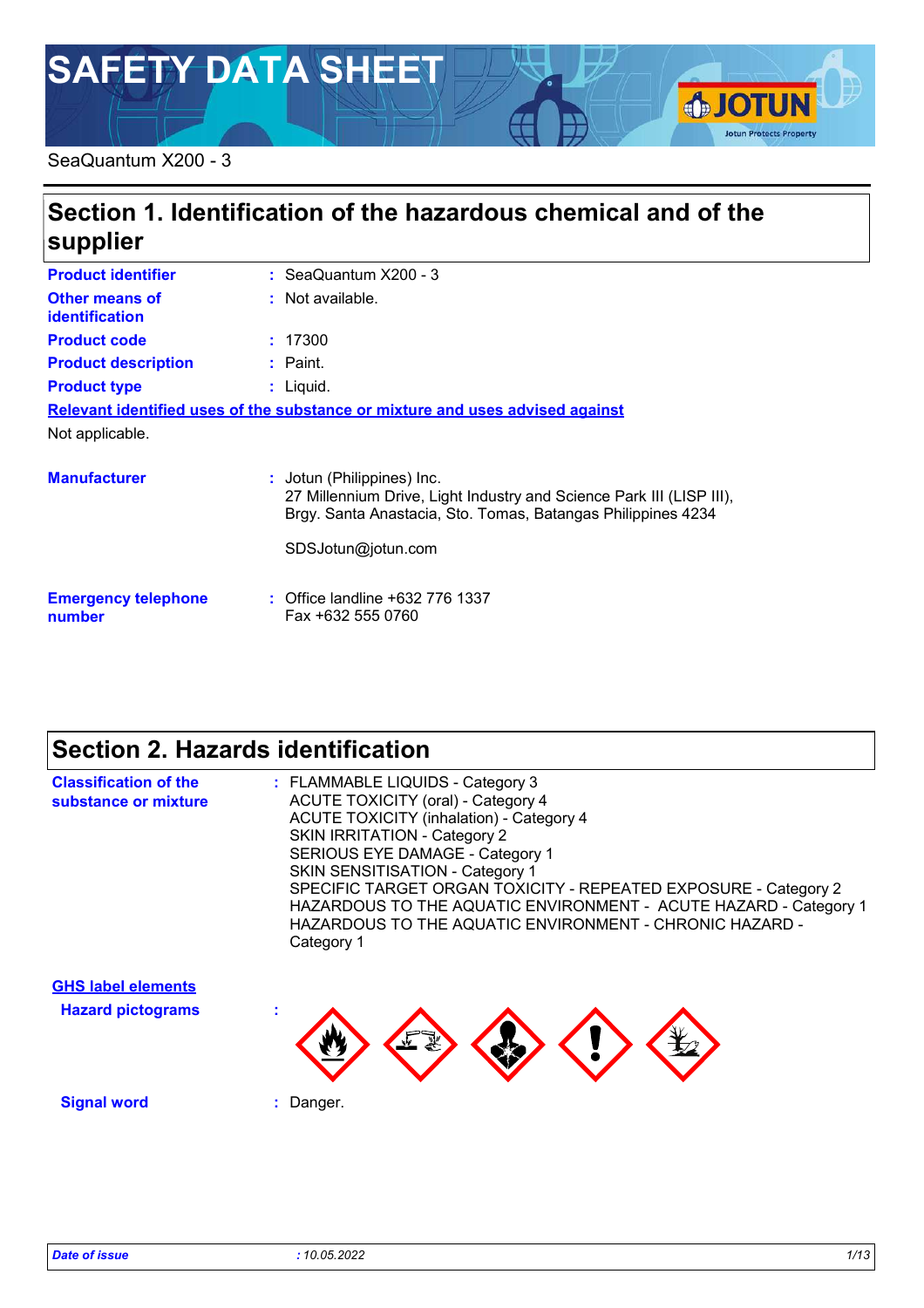## **Section 2. Hazards identification**

| : H226 - Flammable liquid and vapour.<br><b>Hazard statements</b><br>H302 + H332 - Harmful if swallowed or if inhaled.<br>H315 - Causes skin irritation.<br>H317 - May cause an allergic skin reaction.<br>H318 - Causes serious eye damage.<br>H373 - May cause damage to organs through prolonged or repeated exposure.<br>(nervous system)<br>H410 - Very toxic to aquatic life with long lasting effects.<br><b>Precautionary statements</b><br><b>Prevention</b><br>: P280 - Wear protective gloves. Wear eye or face protection.<br>P210 - Keep away from heat, hot surfaces, sparks, open flames and other ignition<br>sources. No smoking.<br>P273 - Avoid release to the environment.<br>P260 - Do not breathe vapour.<br>P270 - Do not eat, drink or smoke when using this product.<br>: P391 - Collect spillage.<br><b>Response</b><br>P314 - Get medical advice/attention if you feel unwell.<br>P304 + P312 - IF INHALED: Call a POISON CENTER or doctor if you feel unwell.<br>P362 - Take off contaminated clothing and wash before reuse.<br>P363 - Wash contaminated clothing before reuse.<br>P302 + P352 - IF ON SKIN: Wash with plenty of water.<br>P333 + P313 - If skin irritation or rash occurs: Get medical advice or attention.<br>P305 + P351 + P338, P310 - IF IN EYES: Rinse cautiously with water for several<br>minutes. Remove contact lenses, if present and easy to do. Continue rinsing.<br>Immediately call a POISON CENTER or doctor.<br>: P403 + P235 - Store in a well-ventilated place. Keep cool.<br><b>Storage</b><br><b>Disposal</b><br>: P501 - Dispose of contents and container in accordance with all local, regional,<br>national and international regulations.<br>: IMO Antifouling System Convention compliant (AFS/CONF/26).<br>In compliance<br>: None known.<br>Other hazards which do not |                          |  |
|--------------------------------------------------------------------------------------------------------------------------------------------------------------------------------------------------------------------------------------------------------------------------------------------------------------------------------------------------------------------------------------------------------------------------------------------------------------------------------------------------------------------------------------------------------------------------------------------------------------------------------------------------------------------------------------------------------------------------------------------------------------------------------------------------------------------------------------------------------------------------------------------------------------------------------------------------------------------------------------------------------------------------------------------------------------------------------------------------------------------------------------------------------------------------------------------------------------------------------------------------------------------------------------------------------------------------------------------------------------------------------------------------------------------------------------------------------------------------------------------------------------------------------------------------------------------------------------------------------------------------------------------------------------------------------------------------------------------------------------------------------------------------------------------------------------------------------------------------|--------------------------|--|
|                                                                                                                                                                                                                                                                                                                                                                                                                                                                                                                                                                                                                                                                                                                                                                                                                                                                                                                                                                                                                                                                                                                                                                                                                                                                                                                                                                                                                                                                                                                                                                                                                                                                                                                                                                                                                                                  |                          |  |
|                                                                                                                                                                                                                                                                                                                                                                                                                                                                                                                                                                                                                                                                                                                                                                                                                                                                                                                                                                                                                                                                                                                                                                                                                                                                                                                                                                                                                                                                                                                                                                                                                                                                                                                                                                                                                                                  |                          |  |
|                                                                                                                                                                                                                                                                                                                                                                                                                                                                                                                                                                                                                                                                                                                                                                                                                                                                                                                                                                                                                                                                                                                                                                                                                                                                                                                                                                                                                                                                                                                                                                                                                                                                                                                                                                                                                                                  |                          |  |
|                                                                                                                                                                                                                                                                                                                                                                                                                                                                                                                                                                                                                                                                                                                                                                                                                                                                                                                                                                                                                                                                                                                                                                                                                                                                                                                                                                                                                                                                                                                                                                                                                                                                                                                                                                                                                                                  |                          |  |
|                                                                                                                                                                                                                                                                                                                                                                                                                                                                                                                                                                                                                                                                                                                                                                                                                                                                                                                                                                                                                                                                                                                                                                                                                                                                                                                                                                                                                                                                                                                                                                                                                                                                                                                                                                                                                                                  |                          |  |
|                                                                                                                                                                                                                                                                                                                                                                                                                                                                                                                                                                                                                                                                                                                                                                                                                                                                                                                                                                                                                                                                                                                                                                                                                                                                                                                                                                                                                                                                                                                                                                                                                                                                                                                                                                                                                                                  |                          |  |
|                                                                                                                                                                                                                                                                                                                                                                                                                                                                                                                                                                                                                                                                                                                                                                                                                                                                                                                                                                                                                                                                                                                                                                                                                                                                                                                                                                                                                                                                                                                                                                                                                                                                                                                                                                                                                                                  |                          |  |
|                                                                                                                                                                                                                                                                                                                                                                                                                                                                                                                                                                                                                                                                                                                                                                                                                                                                                                                                                                                                                                                                                                                                                                                                                                                                                                                                                                                                                                                                                                                                                                                                                                                                                                                                                                                                                                                  | result in classification |  |

**Sumusunod :** IMO Antifouling System Convention compliant (AFS/CONF/26)

# **Section 3. Composition and information of the ingredients of the hazardous chemical**

| Substance/mixture                              | : Mixture        |
|------------------------------------------------|------------------|
| <b>Other means of</b><br><b>identification</b> | : Not available. |

#### **CAS number/other identifiers**

| <b>CAS number</b>   | : Not applicable. |
|---------------------|-------------------|
| <b>EC</b> number    | : Mixture.        |
| <b>Product code</b> | : 17300           |

| <b>Ingredient name</b>      | $\frac{9}{6}$ | <b>CAS number</b> |
|-----------------------------|---------------|-------------------|
| dicopper oxide              | ≤60           | 1317-39-1         |
| xylene                      | ≤30           | 1330-20-7         |
| ethylbenzene                | 1≤5           | 100-41-4          |
| zinc oxide                  | $\leq 5$      | 1314-13-2         |
| colophony                   | 5≤ا           | 8050-09-7         |
| hydrocarbons, C9, aromatics | $\leq 5$      | 64742-95-6        |
| copper pyrithione           | 1≤5           | 14915-37-8        |

**There are no additional ingredients present which, within the current knowledge of the supplier and in the concentrations applicable, are classified as hazardous to health or the environment and hence require reporting in this section.**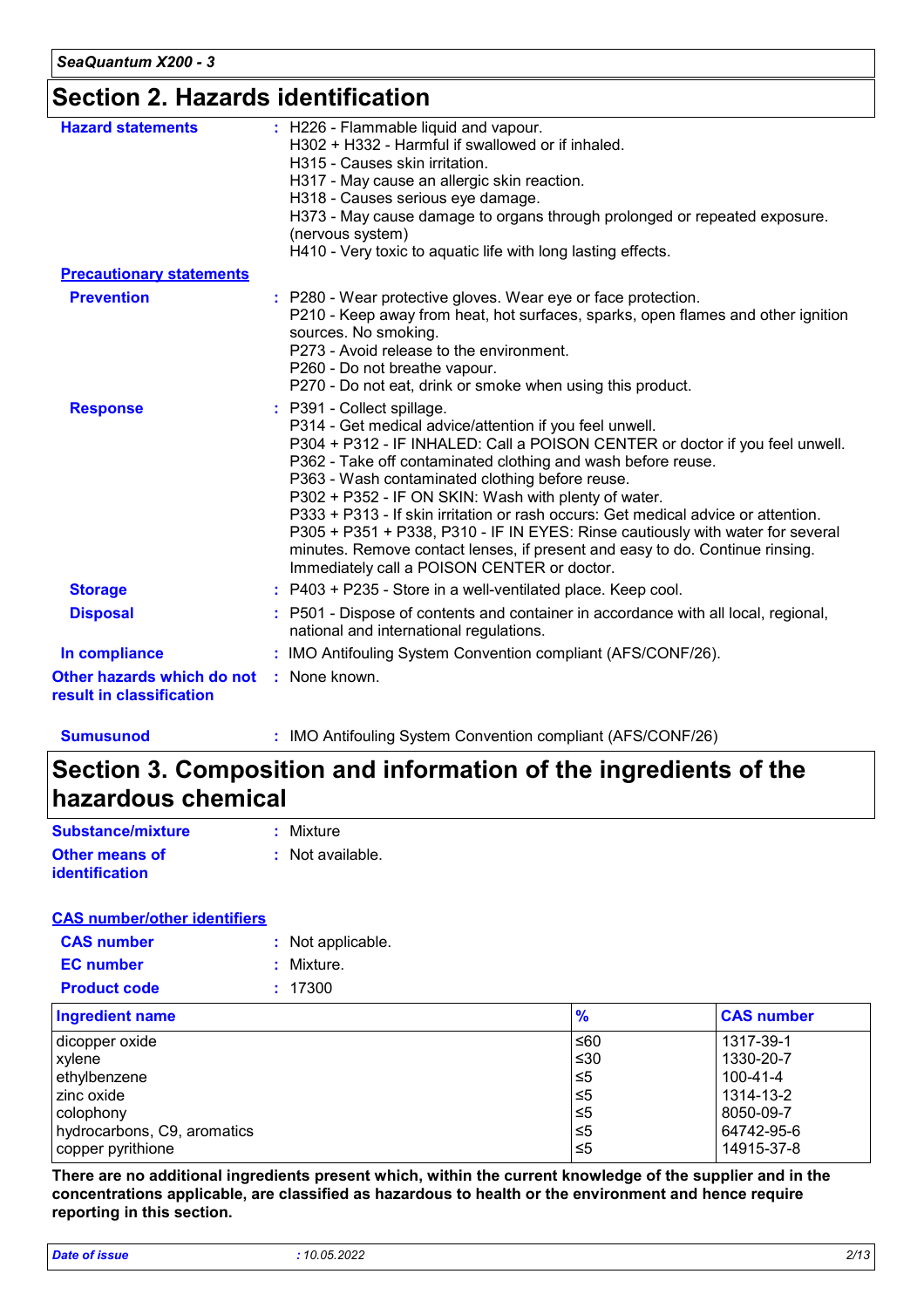### **Section 3. Composition and information of the ingredients of the hazardous chemical**

**Occupational exposure limits, if available, are listed in Section 8.**

### **Section 4. First aid measures**

| <b>Description of necessary first aid measures</b> |                                                                                                                                                                                                                                                                                                                                                                                                                                                                                                                                                                                                                                                                                                                                                                                                                                                                                                               |
|----------------------------------------------------|---------------------------------------------------------------------------------------------------------------------------------------------------------------------------------------------------------------------------------------------------------------------------------------------------------------------------------------------------------------------------------------------------------------------------------------------------------------------------------------------------------------------------------------------------------------------------------------------------------------------------------------------------------------------------------------------------------------------------------------------------------------------------------------------------------------------------------------------------------------------------------------------------------------|
| <b>Eye contact</b>                                 | : Get medical attention immediately. Call a poison center or physician. Immediately<br>flush eyes with plenty of water, occasionally lifting the upper and lower eyelids.<br>Check for and remove any contact lenses. Continue to rinse for at least 10 minutes.<br>Chemical burns must be treated promptly by a physician.                                                                                                                                                                                                                                                                                                                                                                                                                                                                                                                                                                                   |
| <b>Inhalation</b>                                  | Get medical attention immediately. Call a poison center or physician. Remove<br>victim to fresh air and keep at rest in a position comfortable for breathing. If it is<br>suspected that fumes are still present, the rescuer should wear an appropriate mask<br>or self-contained breathing apparatus. If not breathing, if breathing is irregular or if<br>respiratory arrest occurs, provide artificial respiration or oxygen by trained personnel.<br>It may be dangerous to the person providing aid to give mouth-to-mouth<br>resuscitation. If unconscious, place in recovery position and get medical attention<br>immediately. Maintain an open airway. Loosen tight clothing such as a collar, tie,<br>belt or waistband. In case of inhalation of decomposition products in a fire,<br>symptoms may be delayed. The exposed person may need to be kept under<br>medical surveillance for 48 hours. |
| <b>Skin contact</b>                                | Get medical attention immediately. Call a poison center or physician. Wash with<br>plenty of soap and water. Remove contaminated clothing and shoes. Wash<br>contaminated clothing thoroughly with water before removing it, or wear gloves.<br>Continue to rinse for at least 10 minutes. Chemical burns must be treated promptly<br>by a physician. In the event of any complaints or symptoms, avoid further exposure.<br>Wash clothing before reuse. Clean shoes thoroughly before reuse.                                                                                                                                                                                                                                                                                                                                                                                                                 |
| <b>Ingestion</b>                                   | Get medical attention immediately. Call a poison center or physician. Wash out<br>mouth with water. Remove dentures if any. If material has been swallowed and the<br>exposed person is conscious, give small quantities of water to drink. Stop if the<br>exposed person feels sick as vomiting may be dangerous. Do not induce vomiting<br>unless directed to do so by medical personnel. If vomiting occurs, the head should<br>be kept low so that vomit does not enter the lungs. Chemical burns must be treated<br>promptly by a physician. Never give anything by mouth to an unconscious person.<br>If unconscious, place in recovery position and get medical attention immediately.<br>Maintain an open airway. Loosen tight clothing such as a collar, tie, belt or<br>waistband.                                                                                                                  |

#### **Most important symptoms/effects, acute and delayed**

| <b>Potential acute health effects</b> |                                                                                                        |
|---------------------------------------|--------------------------------------------------------------------------------------------------------|
| <b>Eye contact</b>                    | : Causes serious eye damage.                                                                           |
| <b>Inhalation</b>                     | : Harmful if inhaled.                                                                                  |
| <b>Skin contact</b>                   | : Causes skin irritation. May cause an allergic skin reaction.                                         |
| <b>Ingestion</b>                      | : Harmful if swallowed.                                                                                |
| <b>Over-exposure signs/symptoms</b>   |                                                                                                        |
| <b>Eye contact</b>                    | : Adverse symptoms may include the following:<br>pain<br>watering<br>redness                           |
| <b>Inhalation</b>                     | : No specific data.                                                                                    |
| <b>Skin contact</b>                   | : Adverse symptoms may include the following:<br>pain or irritation<br>redness<br>blistering may occur |
| <b>Ingestion</b>                      | $:$ Adverse symptoms may include the following:<br>stomach pains                                       |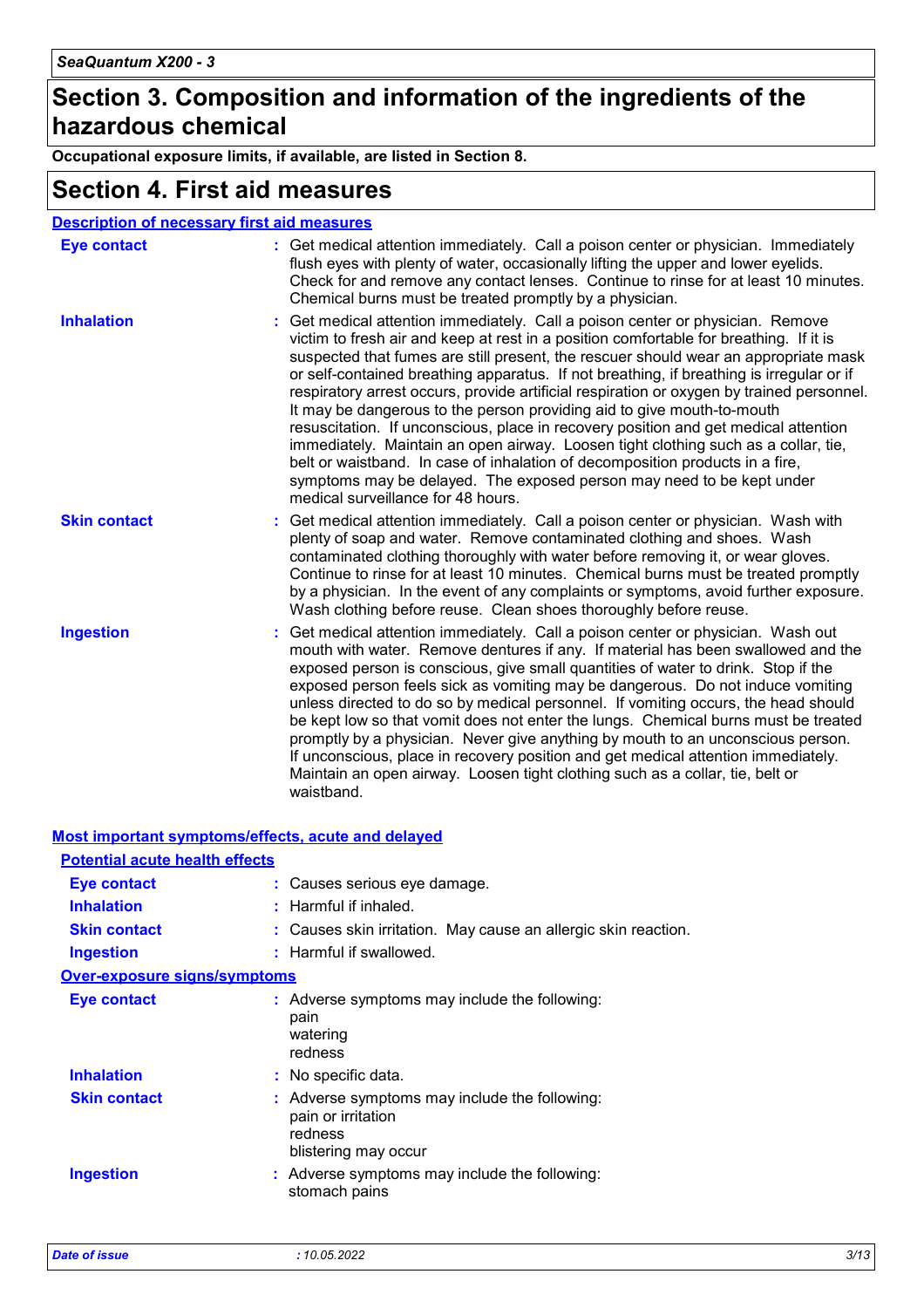### **Section 4. First aid measures**

|                                   | Indication of immediate medical attention and special treatment needed, if necessary                                                                                                                                                                                                                                                                                                                            |
|-----------------------------------|-----------------------------------------------------------------------------------------------------------------------------------------------------------------------------------------------------------------------------------------------------------------------------------------------------------------------------------------------------------------------------------------------------------------|
| <b>Notes to physician</b>         | : In case of inhalation of decomposition products in a fire, symptoms may be delayed.<br>The exposed person may need to be kept under medical surveillance for 48 hours.                                                                                                                                                                                                                                        |
| <b>Specific treatments</b>        | : No specific treatment.                                                                                                                                                                                                                                                                                                                                                                                        |
| <b>Protection of first-aiders</b> | : No action shall be taken involving any personal risk or without suitable training. If it<br>is suspected that fumes are still present, the rescuer should wear an appropriate<br>mask or self-contained breathing apparatus. It may be dangerous to the person<br>providing aid to give mouth-to-mouth resuscitation. Wash contaminated clothing<br>thoroughly with water before removing it, or wear gloves. |

#### **Section 5. Firefighting measures** Promptly isolate the scene by removing all persons from the vicinity of the incident if **:** there is a fire. No action shall be taken involving any personal risk or without suitable training. Move containers from fire area if this can be done without risk. Use water spray to keep fire-exposed containers cool. **Hazardous thermal decomposition products Specific hazards arising from the chemical** Decomposition products may include the following materials: **:** carbon dioxide carbon monoxide nitrogen oxides sulfur oxides metal oxide/oxides Flammable liquid and vapour. Runoff to sewer may create fire or explosion hazard. **:** In a fire or if heated, a pressure increase will occur and the container may burst, with the risk of a subsequent explosion. This material is very toxic to aquatic life with long lasting effects. Fire water contaminated with this material must be contained and prevented from being discharged to any waterway, sewer or drain. Fire-fighters should wear appropriate protective equipment and self-contained **:** breathing apparatus (SCBA) with a full face-piece operated in positive pressure mode. **Special protective equipment for fire-fighters** Use dry chemical, CO₂, water spray (fog) or foam. **: Extinguishing media :** Do not use water jet. **Suitable extinguishing media Unsuitable extinguishing media Special protective actions for fire-fighters**

### **Section 6. Accidental release measures**

|                                  | <b>Personal precautions, protective equipment and emergency procedures</b>                                                                                                                                                                                                                                                                                                                                                                                                                    |
|----------------------------------|-----------------------------------------------------------------------------------------------------------------------------------------------------------------------------------------------------------------------------------------------------------------------------------------------------------------------------------------------------------------------------------------------------------------------------------------------------------------------------------------------|
| For non-emergency<br>personnel   | : No action shall be taken involving any personal risk or without suitable training.<br>Evacuate surrounding areas. Keep unnecessary and unprotected personnel from<br>entering. Do not touch or walk through spilt material. Shut off all ignition sources.<br>No flares, smoking or flames in hazard area. Do not breathe vapour or mist.<br>Provide adequate ventilation. Wear appropriate respirator when ventilation is<br>inadequate. Put on appropriate personal protective equipment. |
|                                  | For emergency responders : If specialised clothing is required to deal with the spillage, take note of any<br>information in Section 8 on suitable and unsuitable materials. See also the<br>information in "For non-emergency personnel".                                                                                                                                                                                                                                                    |
| <b>Environmental precautions</b> | : Avoid dispersal of spilt material and runoff and contact with soil, waterways, drains<br>and sewers. Inform the relevant authorities if the product has caused environmental<br>pollution (sewers, waterways, soil or air). Water polluting material. May be harmful<br>to the environment if released in large quantities. Collect spillage.                                                                                                                                               |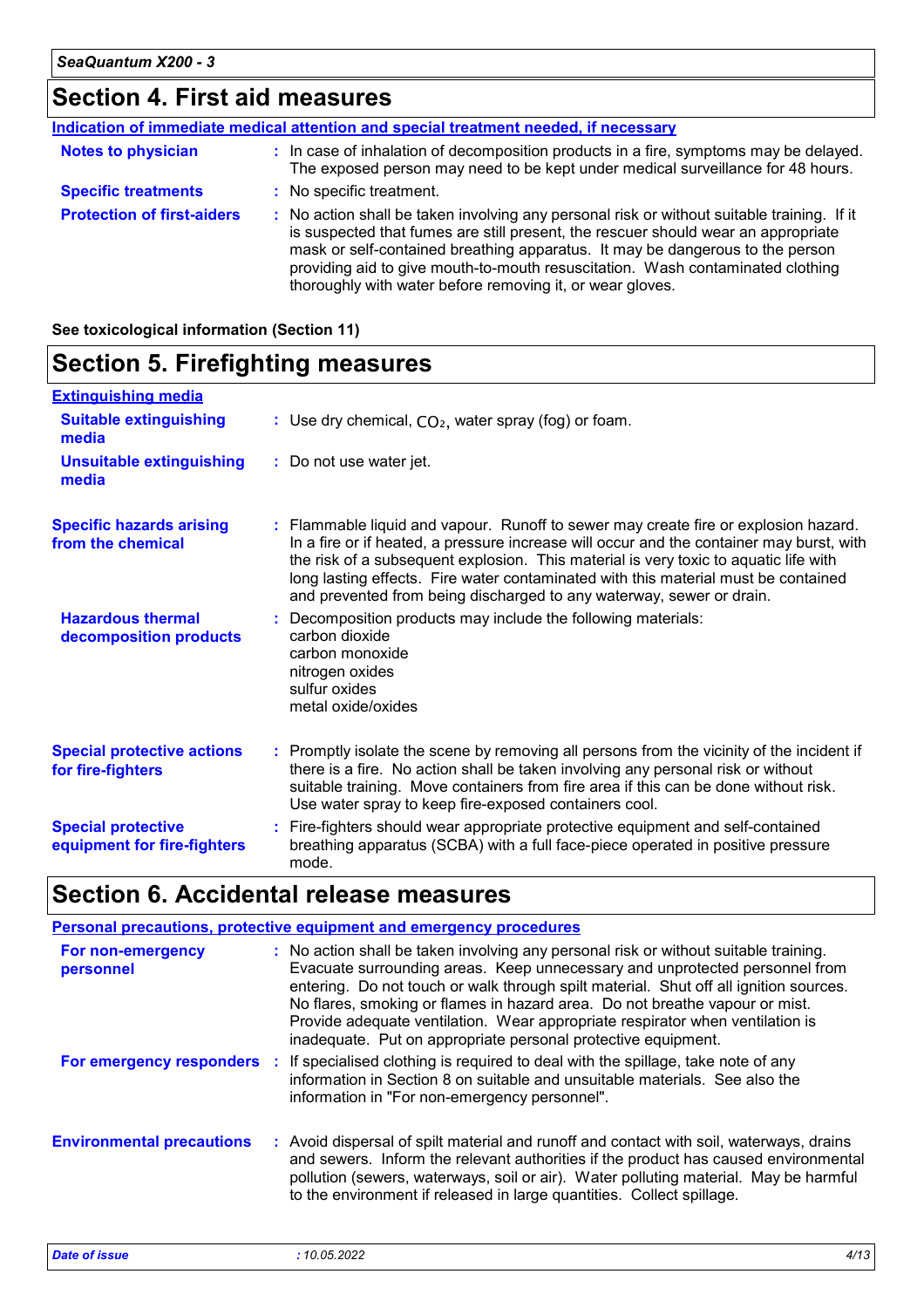### **Section 6. Accidental release measures**

#### **Methods and material for containment and cleaning up**

| <b>Small spill</b> | : Stop leak if without risk. Move containers from spill area. Use spark-proof tools and<br>explosion-proof equipment. Dilute with water and mop up if water-soluble.<br>Alternatively, or if water-insoluble, absorb with an inert dry material and place in an<br>appropriate waste disposal container. Dispose of via a licensed waste disposal<br>contractor.                                                                                                                                                                                                                                                                                                                                                                                                        |
|--------------------|-------------------------------------------------------------------------------------------------------------------------------------------------------------------------------------------------------------------------------------------------------------------------------------------------------------------------------------------------------------------------------------------------------------------------------------------------------------------------------------------------------------------------------------------------------------------------------------------------------------------------------------------------------------------------------------------------------------------------------------------------------------------------|
| <b>Large spill</b> | : Stop leak if without risk. Move containers from spill area. Use spark-proof tools and<br>explosion-proof equipment. Approach the release from upwind. Prevent entry into<br>sewers, water courses, basements or confined areas. Wash spillages into an<br>effluent treatment plant or proceed as follows. Contain and collect spillage with non-<br>combustible, absorbent material e.g. sand, earth, vermiculite or diatomaceous earth<br>and place in container for disposal according to local regulations (see Section 13).<br>Dispose of via a licensed waste disposal contractor. Contaminated absorbent<br>material may pose the same hazard as the spilt product. Note: see Section 1 for<br>emergency contact information and Section 13 for waste disposal. |

## **Section 7. Handling and storage**

#### **Precautions for safe handling**

| <b>Protective measures</b>                                                       | : Put on appropriate personal protective equipment (see Section 8). Persons with a<br>history of skin sensitization problems should not be employed in any process in<br>which this product is used. Do not get in eyes or on skin or clothing. Do not breathe<br>vapour or mist. Do not ingest. Avoid release to the environment. Use only with<br>adequate ventilation. Wear appropriate respirator when ventilation is inadequate.<br>Do not enter storage areas and confined spaces unless adequately ventilated. Keep<br>in the original container or an approved alternative made from a compatible material,<br>kept tightly closed when not in use. Store and use away from heat, sparks, open<br>flame or any other ignition source. Use explosion-proof electrical (ventilating,<br>lighting and material handling) equipment. Use only non-sparking tools. Take<br>precautionary measures against electrostatic discharges. Empty containers retain<br>product residue and can be hazardous. Do not reuse container. |
|----------------------------------------------------------------------------------|---------------------------------------------------------------------------------------------------------------------------------------------------------------------------------------------------------------------------------------------------------------------------------------------------------------------------------------------------------------------------------------------------------------------------------------------------------------------------------------------------------------------------------------------------------------------------------------------------------------------------------------------------------------------------------------------------------------------------------------------------------------------------------------------------------------------------------------------------------------------------------------------------------------------------------------------------------------------------------------------------------------------------------|
| <b>Advice on general</b><br>occupational hygiene                                 | : Eating, drinking and smoking should be prohibited in areas where this material is<br>handled, stored and processed. Workers should wash hands and face before<br>eating, drinking and smoking. Remove contaminated clothing and protective<br>equipment before entering eating areas. See also Section 8 for additional<br>information on hygiene measures.                                                                                                                                                                                                                                                                                                                                                                                                                                                                                                                                                                                                                                                                   |
| <b>Conditions for safe storage,</b><br>including any<br><b>incompatibilities</b> | Store in accordance with local regulations. Store in a segregated and approved<br>area. Store in original container protected from direct sunlight in a dry, cool and well-<br>ventilated area, away from incompatible materials (see Section 10) and food and<br>drink. Store locked up. Eliminate all ignition sources. Separate from oxidising<br>materials. Keep container tightly closed and sealed until ready for use. Containers<br>that have been opened must be carefully resealed and kept upright to prevent<br>leakage. Do not store in unlabelled containers. Use appropriate containment to<br>avoid environmental contamination. See Section 10 for incompatible materials<br>before handling or use.                                                                                                                                                                                                                                                                                                           |

## **Section 8. Exposure controls/personal protection**

#### **Control parameters**

#### **Occupational exposure limits**

| <b>Ingredient name</b>       | <b>Exposure limits</b>                         |
|------------------------------|------------------------------------------------|
| dicopper oxide               | Schedule I USECHH 2000 (Malaysia,<br>4/2000).  |
|                              | TWA: 0.2 mg/m <sup>3</sup> 8 hours. Form: Fume |
| xylene                       | Schedule I USECHH 2000 (Malaysia,              |
|                              | 4/2000).                                       |
|                              | TWA: $434$ mg/m <sup>3</sup> 8 hours.          |
|                              | TWA: 100 ppm 8 hours.                          |
| Ethyl benzene                | Schedule I USECHH 2000 (Malaysia,              |
| Date of issue<br>:10.05.2022 | 5/13                                           |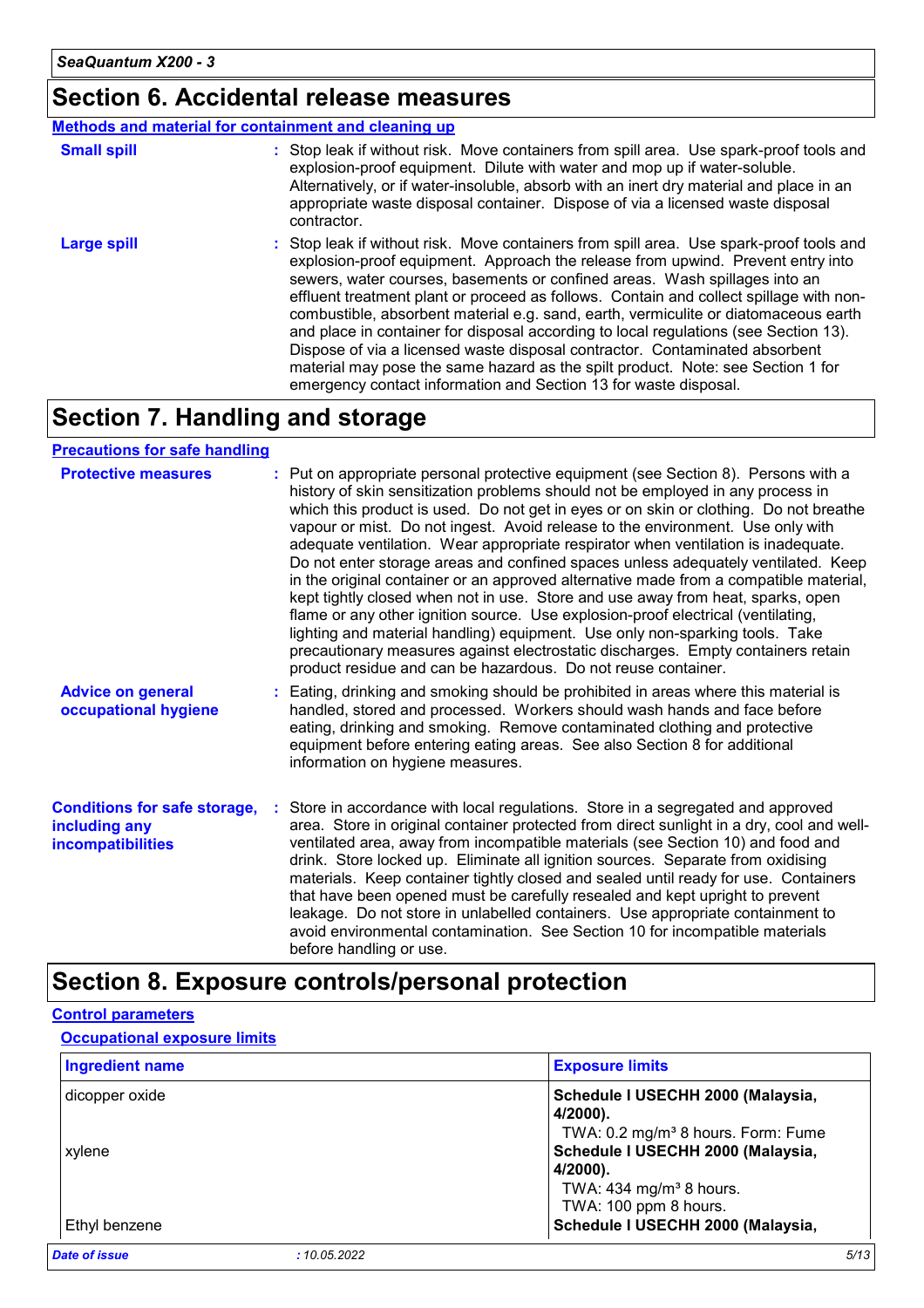# **Section 8. Exposure controls/personal protection**

|                   | 4/2000).                                              |
|-------------------|-------------------------------------------------------|
|                   | TWA: 100 ppm 8 hours.                                 |
|                   | TWA: $434$ mg/m <sup>3</sup> 8 hours.                 |
| colophony         | Schedule I USECHH 2000 (Malaysia,                     |
|                   | 4/2000). Skin sensitiser.                             |
| copper pyrithione | EH40/2005 WELs (United Kingdom (UK),                  |
|                   | $1/2020$ ).                                           |
|                   | STEL: 2 mg/m <sup>3</sup> , (as Cu) 15 minutes. Form: |
|                   | Dusts and Mists                                       |
|                   | TWA: 1 mg/m <sup>3</sup> , (as Cu) 8 hours. Form:     |
|                   | <b>Dusts and Mists</b>                                |

| <b>Appropriate engineering</b><br><b>controls</b> | : Use only with adequate ventilation. Use process enclosures, local exhaust<br>ventilation or other engineering controls to keep worker exposure to airborne<br>contaminants below any recommended or statutory limits. The engineering controls<br>also need to keep gas, vapour or dust concentrations below any lower explosive<br>limits. Use explosion-proof ventilation equipment. |
|---------------------------------------------------|------------------------------------------------------------------------------------------------------------------------------------------------------------------------------------------------------------------------------------------------------------------------------------------------------------------------------------------------------------------------------------------|
| <b>Environmental exposure</b><br><b>controls</b>  | : Emissions from ventilation or work process equipment should be checked to ensure<br>they comply with the requirements of environmental protection legislation. In some<br>cases, fume scrubbers, filters or engineering modifications to the process<br>equipment will be necessary to reduce emissions to acceptable levels.                                                          |

#### **Individual protection measures**

| <b>Hygiene measures</b>    | : Wash hands, forearms and face thoroughly after handling chemical products, before<br>eating, smoking and using the lavatory and at the end of the working period.<br>Appropriate techniques should be used to remove potentially contaminated clothing.<br>Contaminated work clothing should not be allowed out of the workplace. Wash<br>contaminated clothing before reusing. Ensure that eyewash stations and safety<br>showers are close to the workstation location.                                                                                                                                               |  |  |
|----------------------------|---------------------------------------------------------------------------------------------------------------------------------------------------------------------------------------------------------------------------------------------------------------------------------------------------------------------------------------------------------------------------------------------------------------------------------------------------------------------------------------------------------------------------------------------------------------------------------------------------------------------------|--|--|
| <b>Eye/face protection</b> | Safety eyewear complying to EN 166 should be used when a risk assessment<br>indicates this is necessary to avoid exposure to liquid splashes, mists, gases or<br>dusts. If contact is possible, the following protection should be worn, unless the<br>assessment indicates a higher degree of protection: chemical splash goggles and/<br>or face shield. If inhalation hazards exist, a full-face respirator may be required<br>instead.                                                                                                                                                                                |  |  |
| <b>Skin protection</b>     |                                                                                                                                                                                                                                                                                                                                                                                                                                                                                                                                                                                                                           |  |  |
| <b>Hand protection</b>     | : Chemical-resistant, impervious gloves complying with an approved standard should<br>be worn at all times when handling chemical products if a risk assessment indicates<br>this is necessary. Considering the parameters specified by the glove manufacturer,<br>check during use that the gloves are still retaining their protective properties. It<br>should be noted that the time to breakthrough for any glove material may be<br>different for different glove manufacturers. In the case of mixtures, consisting of<br>several substances, the protection time of the gloves cannot be accurately<br>estimated. |  |  |
|                            | There is no one glove material or combination of materials that will give unlimited<br>resistance to any individual or combination of chemicals.<br>The breakthrough time must be greater than the end use time of the product.<br>The instructions and information provided by the glove manufacturer on use,<br>storage, maintenance and replacement must be followed.<br>Gloves should be replaced regularly and if there is any sign of damage to the glove<br>material.                                                                                                                                              |  |  |
|                            | Always ensure that gloves are free from defects and that they are stored and used<br>correctly.<br>The performance or effectiveness of the glove may be reduced by physical/chemical                                                                                                                                                                                                                                                                                                                                                                                                                                      |  |  |
|                            | damage and poor maintenance.<br>Barrier creams may help to protect the exposed areas of the skin but should not be<br>applied once exposure has occurred.                                                                                                                                                                                                                                                                                                                                                                                                                                                                 |  |  |
|                            | Wear suitable gloves tested to EN374.<br>Not recommended, gloves (breakthrough time) < 1 hour: neoprene, butyl rubber,                                                                                                                                                                                                                                                                                                                                                                                                                                                                                                    |  |  |
| <b>Date of issue</b>       | : 10.05.2022<br>6/13                                                                                                                                                                                                                                                                                                                                                                                                                                                                                                                                                                                                      |  |  |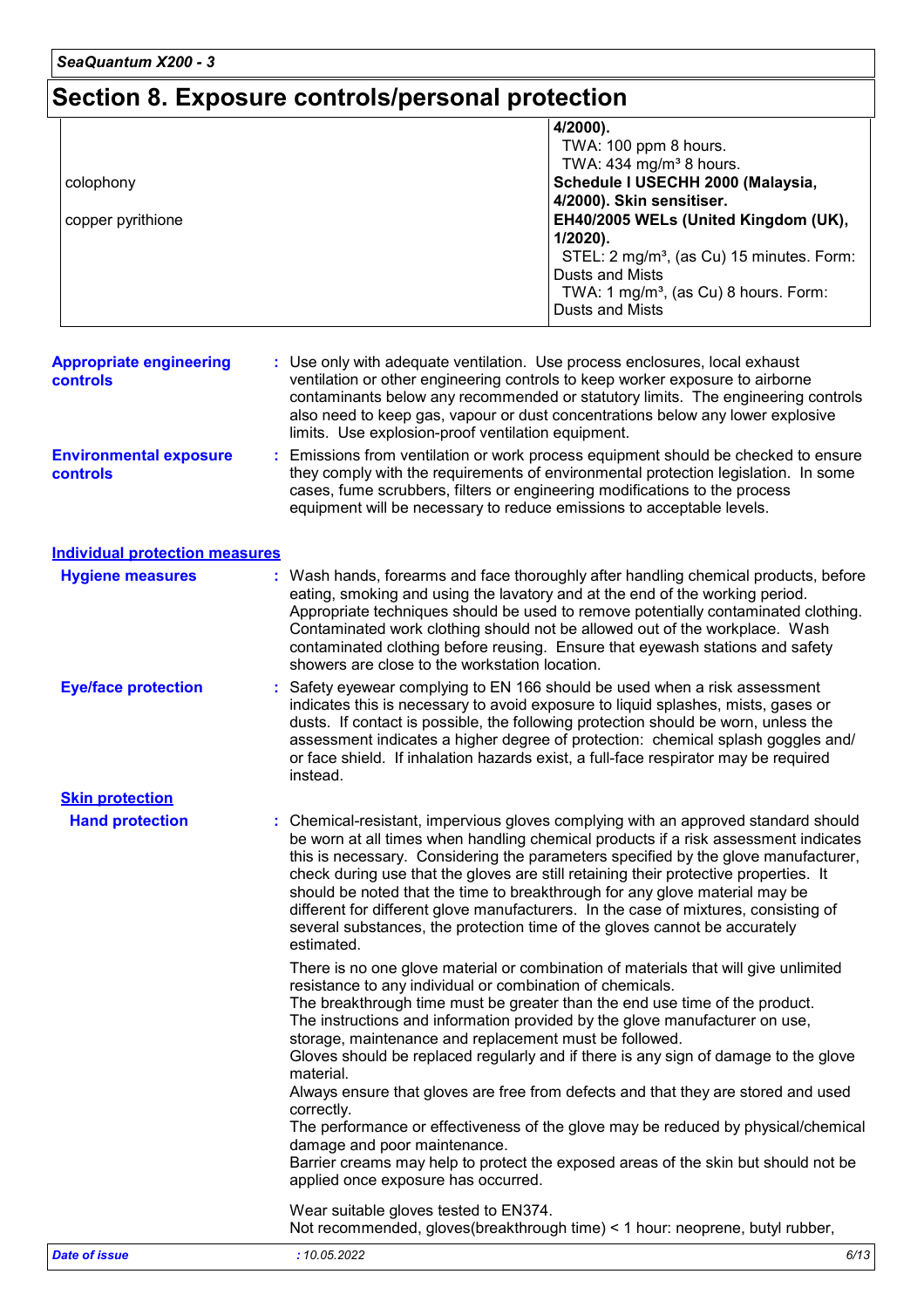## **Section 8. Exposure controls/personal protection**

|                               | <b>PVC</b><br>Recommended, gloves(breakthrough time) > 8 hours: nitrile rubber, 4H, Teflon,<br>polyvinyl alcohol (PVA)                                                                                                                                                                                                                                                                                                        |
|-------------------------------|-------------------------------------------------------------------------------------------------------------------------------------------------------------------------------------------------------------------------------------------------------------------------------------------------------------------------------------------------------------------------------------------------------------------------------|
| <b>Body protection</b>        | : Personal protective equipment for the body should be selected based on the task<br>being performed and the risks involved and should be approved by a specialist<br>before handling this product. When there is a risk of ignition from static electricity,<br>wear anti-static protective clothing. For the greatest protection from static<br>discharges, clothing should include anti-static overalls, boots and gloves. |
| <b>Other skin protection</b>  | : Appropriate footwear and any additional skin protection measures should be<br>selected based on the task being performed and the risks involved and should be<br>approved by a specialist before handling this product.                                                                                                                                                                                                     |
| <b>Respiratory protection</b> | : If workers are exposed to concentrations above the exposure limit, they must use a<br>respirator according to EN 140. Use respiratory mask with charcoal and dust filter<br>when spraying this product, according to EN 14387(as filter combination A2-P3). In<br>confined spaces, use compressed-air or fresh-air respiratory equipment. When use<br>of roller or brush, consider use of charcoalfilter.                   |

# **Section 9. Physical and chemical properties**

| <b>Appearance</b>                                 |                                                                                                                                       |
|---------------------------------------------------|---------------------------------------------------------------------------------------------------------------------------------------|
| <b>Physical state</b>                             | $:$ Liquid.                                                                                                                           |
| <b>Colour</b>                                     | $:$ Red                                                                                                                               |
| <b>Odour</b>                                      | : Characteristic.                                                                                                                     |
| <b>Odour threshold</b>                            | : Not applicable.                                                                                                                     |
| pH                                                | : Not applicable.                                                                                                                     |
| <b>Melting point</b>                              | : Not applicable.                                                                                                                     |
| <b>Boiling point</b>                              | : Lowest known value: $136.1^{\circ}$ C (277 $^{\circ}$ F) (ethylbenzene). Weighted average: $140.91^{\circ}$ C<br>$(285.6^{\circ}F)$ |
| <b>Flash point</b>                                | : Closed cup: 25°C (77°F)                                                                                                             |
| <b>Evaporation rate</b>                           | : Highest known value: 0.84 (ethylbenzene) Weighted average: 0.79 compared with<br>butyl acetate                                      |
| <b>Flammability (solid, gas)</b>                  | : Not applicable.                                                                                                                     |
| Lower and upper explosive<br>(flammable) limits   | $: 0.8 - 7.6\%$                                                                                                                       |
| <b>Vapour pressure</b>                            | : Highest known value: 1.2 kPa (9.3 mm Hg) (at $20^{\circ}$ C) (ethylbenzene). Weighted<br>average: 0.97 kPa (7.28 mm Hg) (at 20°C)   |
| <b>Vapour density</b>                             | : Highest known value: $3.7$ (Air = 1) (xylene). Weighted average: $3.7$ (Air = 1)                                                    |
| <b>Relative density</b>                           | : $1.935$ g/cm <sup>3</sup>                                                                                                           |
| <b>Solubility</b>                                 | : Insoluble in the following materials: cold water and hot water.                                                                     |
| <b>Partition coefficient: n-</b><br>octanol/water | : Not available.                                                                                                                      |
| <b>Auto-ignition temperature</b>                  | : Lowest known value: 280 to $470^{\circ}$ C (536 to 878 $^{\circ}$ F) (hydrocarbons, C9, aromatics).                                 |
| <b>Decomposition temperature</b>                  | : Not available.                                                                                                                      |
| <b>Viscosity</b>                                  | : Kinematic (40°C): $>20.5$ mm <sup>2</sup> /s ( $>20.5$ cSt)                                                                         |

# **Section 10. Stability and reactivity**

| <b>Reactivity</b>                                   | : No specific test data related to reactivity available for this product or its ingredients. |
|-----------------------------------------------------|----------------------------------------------------------------------------------------------|
| <b>Chemical stability</b>                           | : The product is stable.                                                                     |
| <b>Possibility of hazardous</b><br><b>reactions</b> | : Under normal conditions of storage and use, hazardous reactions will not occur.            |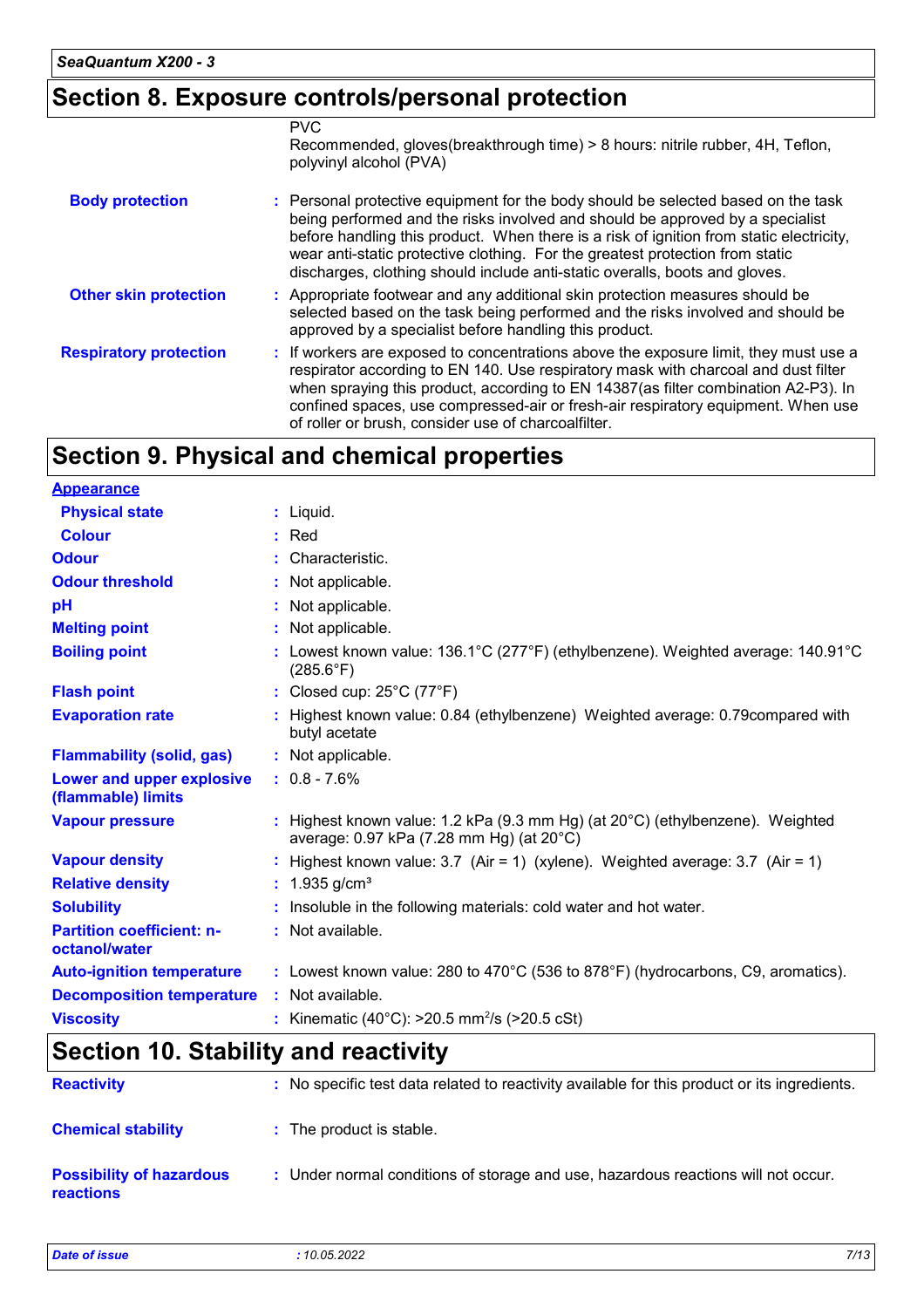# **Section 10. Stability and reactivity**

| <b>Conditions to avoid</b>                 | : Avoid all possible sources of ignition (spark or flame). Do not pressurise, cut, weld,<br>braze, solder, drill, grind or expose containers to heat or sources of ignition. |
|--------------------------------------------|------------------------------------------------------------------------------------------------------------------------------------------------------------------------------|
| <b>Incompatible materials</b>              | : Reactive or incompatible with the following materials:<br>oxidising materials                                                                                              |
| <b>Hazardous decomposition</b><br>products | : Under normal conditions of storage and use, hazardous decomposition products<br>should not be produced.                                                                    |

# **Section 11. Toxicological information**

#### **Information on toxicological effects**

#### **Acute toxicity**

| <b>Product/ingredient name</b> | <b>Result</b>                       | <b>Species</b> | <b>Dose</b>         | <b>Exposure</b>          |
|--------------------------------|-------------------------------------|----------------|---------------------|--------------------------|
| dicopper oxide                 | LC50 Inhalation Dusts and mists Rat |                | $3.34$ mg/l         | 4 hours                  |
|                                | LD50 Oral                           | Rat            | 1340 mg/kg          |                          |
| xylene                         | <b>LC50 Inhalation Vapour</b>       | Rat            | $20$ mg/l           | 4 hours                  |
|                                | LD50 Oral                           | Rat            | 4300 mg/kg          |                          |
|                                | <b>TDLo Dermal</b>                  | Rabbit         | 4300 mg/kg          |                          |
| Ethyl benzene                  | <b>LC50 Inhalation Vapour</b>       | Rat - Male     | $17.8$ mg/l         | 4 hours                  |
|                                | LD50 Dermal                         | Rabbit         | >5000 mg/kg         | $\overline{\phantom{0}}$ |
|                                | LD50 Oral                           | Rat            | 3500 mg/kg          |                          |
| copper pyrithione              | LC50 Inhalation Dusts and mists Rat |                | $70 \text{ mg/m}^3$ | 4 hours                  |
|                                | LD50 Dermal                         | Rabbit         | 300 mg/kg           |                          |
|                                | LD50 Oral                           | Rat            | $200$ mg/kg         |                          |

#### **Irritation/Corrosion**

| <b>Product/ingredient name</b> | <b>Result</b>                         | <b>Species</b>                     | <b>Score</b> | <b>Exposure</b>            | <b>Observation</b> |
|--------------------------------|---------------------------------------|------------------------------------|--------------|----------------------------|--------------------|
| dicopper oxide                 | Eyes - Cornea opacity                 | Rabbit                             |              | 72 hours                   | -                  |
|                                | Eyes - Redness of the<br>conjunctivae | Rabbit                             |              | 48 hours                   | -                  |
| xylene                         | Eyes - Mild irritant                  | Rabbit                             |              | 87 milligrams              |                    |
|                                | Skin - Mild irritant                  | Rat                                |              | l8 hours 60<br>microliters |                    |
| Zinc oxide                     | Eyes - Mild irritant                  | Rabbit                             |              | 24 hours 500<br>mg         |                    |
|                                | Skin - Mild irritant                  | Rabbit                             |              | 24 hours 500<br>mg         |                    |
| copper pyrithione              | Eyes - Severe irritant                | Mammal -<br>species<br>unspecified |              |                            |                    |
|                                | Skin - Irritant                       | Mammal -<br>species<br>unspecified |              |                            |                    |

#### **Sensitisation**

| <b>Product/ingredient name</b> | <b>Route of</b><br>exposure | <b>Species</b>                  | <b>Result</b> |
|--------------------------------|-----------------------------|---------------------------------|---------------|
| colophony                      | skin                        | Mammal - species<br>unspecified | Sensitising   |

#### **Mutagenicity**

Not available.

#### **Carcinogenicity**

Not available.

#### **Reproductive toxicity**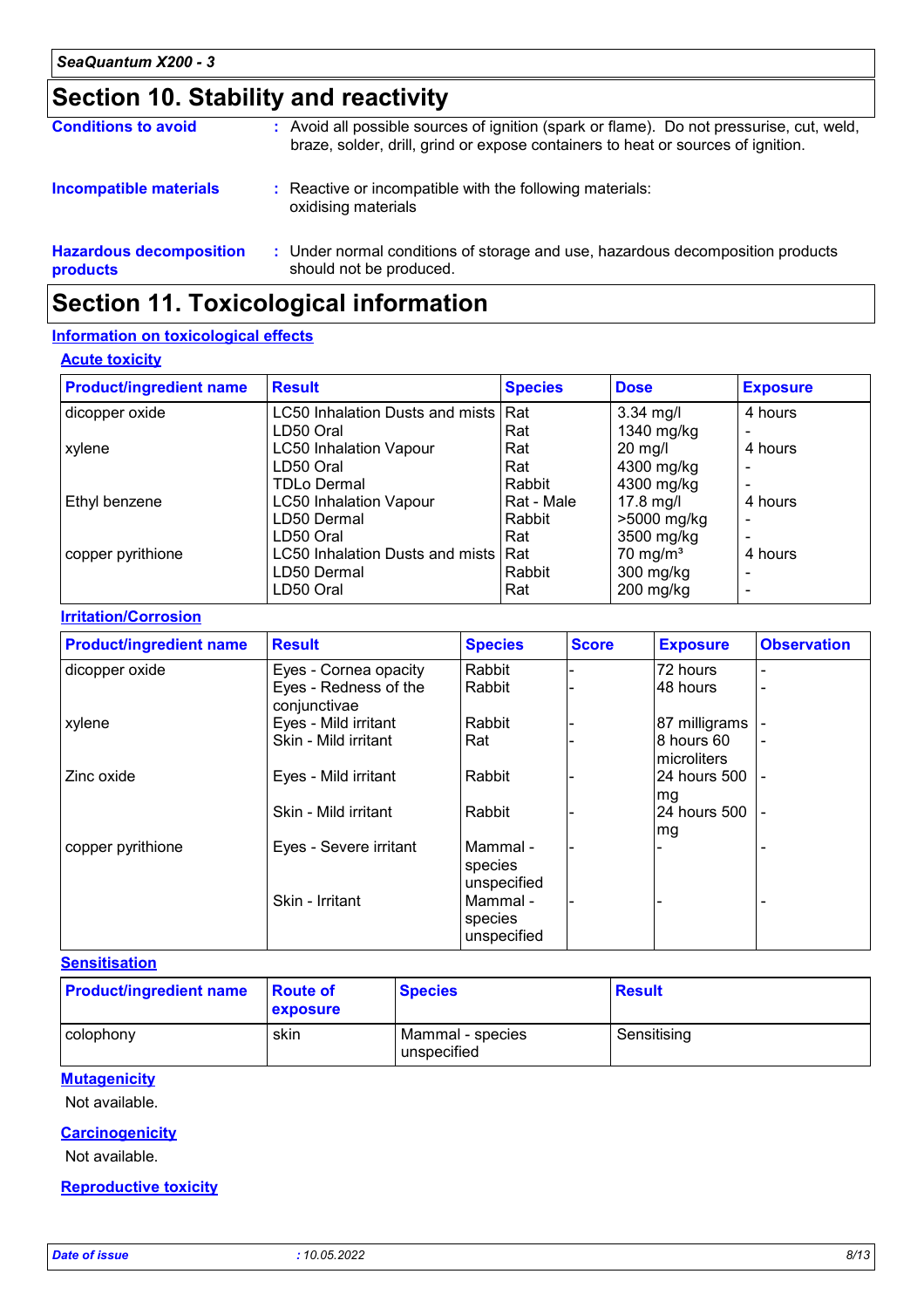# **Section 11. Toxicological information**

| <b>Product/ingredient name</b> | <b>Maternal</b><br>toxicity | <b>Fertility</b> | <b>Developmental Species</b><br>toxin |                                 | <b>Dose</b>                           | <b>Exposure</b> |
|--------------------------------|-----------------------------|------------------|---------------------------------------|---------------------------------|---------------------------------------|-----------------|
| copper pyrithione              |                             |                  | Positive                              | Mammal - species<br>unspecified | lRoute of<br> exposure <br>unreported | -               |

#### **Teratogenicity**

Not available.

#### **Specific target organ toxicity (single exposure)**

| <b>Name</b>                 | <b>Category</b> | <b>Route of</b><br>exposure | <b>Target organs</b>                     |
|-----------------------------|-----------------|-----------------------------|------------------------------------------|
| <b>xylene</b>               | Category 3      |                             | Respiratory tract<br><b>l</b> irritation |
| hydrocarbons, C9, aromatics | Category 3      |                             | Respiratory tract<br>lirritation         |
|                             | Category 3      |                             | Narcotic effects                         |
| copper pyrithione           | Category 3      |                             | Respiratory tract<br>irritation          |

#### **Specific target organ toxicity (repeated exposure)**

| <b>Name</b>          | <b>Category</b> | <b>Route of</b><br>exposure | <b>Target organs</b> |
|----------------------|-----------------|-----------------------------|----------------------|
| <b>Ethyl benzene</b> | Category 2      |                             | hearing organs       |
| copper pyrithione    | Category 1      |                             | nervous system       |

#### **Aspiration hazard**

| <b>Name</b>                 | Result                                |
|-----------------------------|---------------------------------------|
| xylene                      | <b>ASPIRATION HAZARD - Category 1</b> |
| Ethyl benzene               | <b>ASPIRATION HAZARD - Category 1</b> |
| hydrocarbons, C9, aromatics | <b>ASPIRATION HAZARD - Category 1</b> |

#### **Information on likely routes :** Not available.

#### **of exposure**

### **Potential acute health effects**

| Eye contact         | : Causes serious eye damage.                                   |  |  |
|---------------------|----------------------------------------------------------------|--|--|
| <b>Inhalation</b>   | : Harmful if inhaled.                                          |  |  |
| <b>Skin contact</b> | : Causes skin irritation. May cause an allergic skin reaction. |  |  |
| <b>Ingestion</b>    | : Harmful if swallowed.                                        |  |  |

#### **Symptoms related to the physical, chemical and toxicological characteristics**

| <b>Eye contact</b>  | : Adverse symptoms may include the following:<br>pain<br>watering<br>redness                           |
|---------------------|--------------------------------------------------------------------------------------------------------|
| <b>Inhalation</b>   | : No specific data.                                                                                    |
| <b>Skin contact</b> | : Adverse symptoms may include the following:<br>pain or irritation<br>redness<br>blistering may occur |
| <b>Ingestion</b>    | : Adverse symptoms may include the following:<br>stomach pains                                         |

#### **Delayed and immediate effects as well as chronic effects from short and long-term exposure**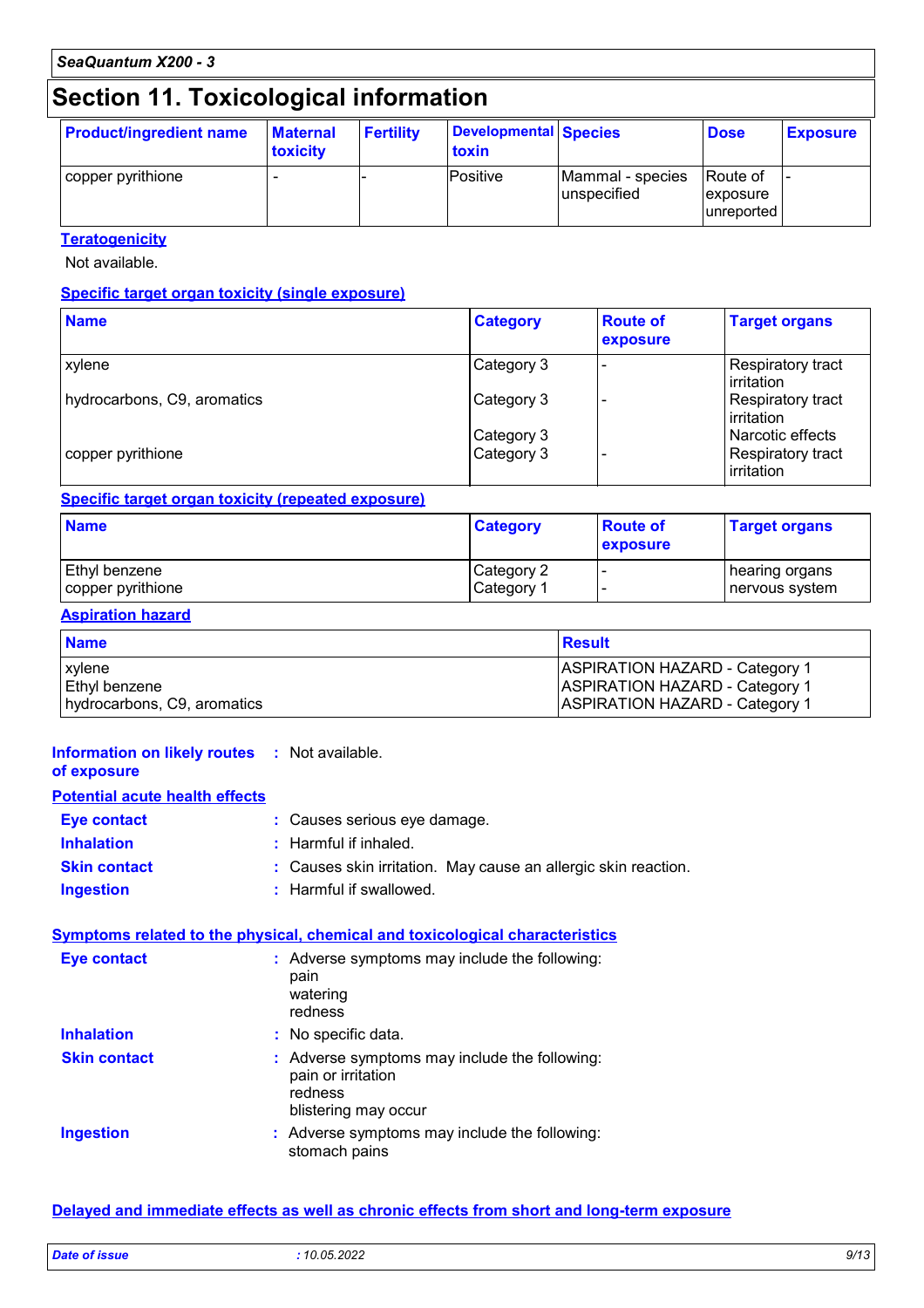# **Section 11. Toxicological information**

| <b>Potential immediate</b><br>effects        | : Not available.                                                                                                                                                               |  |
|----------------------------------------------|--------------------------------------------------------------------------------------------------------------------------------------------------------------------------------|--|
| <b>Potential delayed effects</b>             | : Not available.                                                                                                                                                               |  |
| <b>Long term exposure</b>                    |                                                                                                                                                                                |  |
| <b>Potential immediate</b><br><b>effects</b> | : Not available.                                                                                                                                                               |  |
| <b>Potential delayed effects</b>             | : Not available.                                                                                                                                                               |  |
| <b>Potential chronic health effects</b>      |                                                                                                                                                                                |  |
| Not available.                               |                                                                                                                                                                                |  |
| <b>General</b>                               | : May cause damage to organs through prolonged or repeated exposure. Once<br>sensitized, a severe allergic reaction may occur when subsequently exposed to very<br>low levels. |  |
| <b>Carcinogenicity</b>                       | : No known significant effects or critical hazards.                                                                                                                            |  |
| <b>Mutagenicity</b>                          | : No known significant effects or critical hazards.                                                                                                                            |  |
| <b>Teratogenicity</b>                        | : No known significant effects or critical hazards.                                                                                                                            |  |
| <b>Developmental effects</b>                 | : No known significant effects or critical hazards.                                                                                                                            |  |
| <b>Fertility effects</b>                     | : No known significant effects or critical hazards.                                                                                                                            |  |
|                                              |                                                                                                                                                                                |  |

#### **Numerical measures of toxicity**

#### **Acute toxicity estimates**

| <b>Route</b>                 | <b>ATE value</b> |
|------------------------------|------------------|
| Oral                         | 929.71 mg/kg     |
| Dermal                       | 5556.4 mg/kg     |
| Inhalation (vapours)         | $104.13$ mg/l    |
| Inhalation (dusts and mists) | $2.66$ mg/l      |

# **Section 12. Ecological information**

#### **Toxicity**

| <b>Product/ingredient name</b> | <b>Result</b>                      | <b>Species</b>                      | <b>Exposure</b> |
|--------------------------------|------------------------------------|-------------------------------------|-----------------|
| dicopper oxide                 | Acute LC50 0.075 mg/l Fresh water  | Fish - Danio rerio                  | 96 hours        |
|                                | Chronic NOEC 0.001 mg/l            | Algae                               |                 |
|                                | Chronic NOEC 0.0052 mg/l           | Algae                               |                 |
| xylene                         | Acute LC50 8500 µg/l Marine water  | Crustaceans - Palaemonetes<br>pugio | 48 hours        |
|                                | Acute LC50 13400 µg/l Fresh water  | Fish - Pimephales promelas          | 96 hours        |
| Ethyl benzene                  | Acute EC50 7700 µg/l Marine water  | Algae - Skeletonema costatum        | 96 hours        |
|                                | Acute EC50 2.93 mg/l               | Daphnia                             | 48 hours        |
|                                | Acute LC50 4.2 mg/l                | Fish                                | 96 hours        |
| Zinc oxide                     | Acute LC50 1.1 ppm Fresh water     | Fish - Oncorhynchus mykiss          | 96 hours        |
|                                | Chronic NOEC 0.02 mg/l Fresh water | Algae - Pseudokirchneriella         | 72 hours        |
|                                |                                    | subcapitata - Exponential           |                 |
|                                |                                    | growth phase                        |                 |
| hydrocarbons, C9, aromatics    | Acute EC50 <10 mg/l                | Daphnia                             | 48 hours        |
|                                | Acute IC50 <10 mg/l                | Algae                               | 72 hours        |
|                                | Acute LC50 <10 mg/l                | Fish                                | 96 hours        |
| copper pyrithione              | Acute EC50 0.022 mg/l              | Daphnia                             | 48 hours        |
|                                | Acute IC50 0.035 mg/l              | Algae                               | 120 hours       |
|                                | Acute LC50 0.0043 mg/l             | Fish                                | 96 hours        |
|                                | Chronic NOEC 0.00046 mg/l          | Algae - Skeletonema costatum        | 120 hours       |

#### **Persistence and degradability**

| <b>Dat</b><br>and the second second second to the second second to the second second to the second second to the second second second to the second second second second second second second second second second second second second seco<br>$  -$<br>. | 2000<br>$204-$<br>. | .<br>יש י |
|------------------------------------------------------------------------------------------------------------------------------------------------------------------------------------------------------------------------------------------------------------|---------------------|-----------|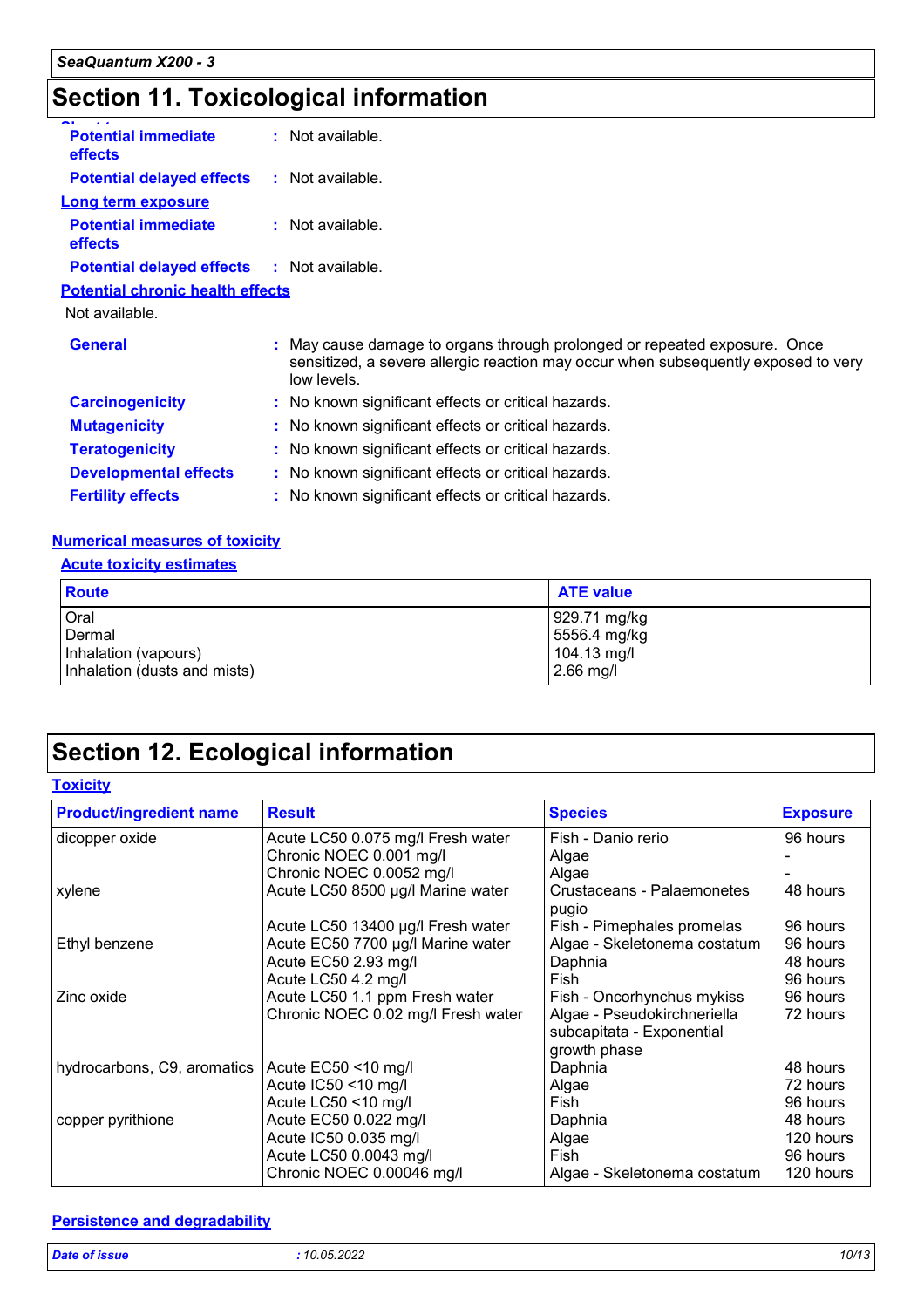### **Section 12. Ecological information**

| <b>Product/ingredient name</b> | <b>Aquatic half-life</b> | <b>Photolysis</b> | <b>Biodegradability</b> |
|--------------------------------|--------------------------|-------------------|-------------------------|
| dicopper oxide                 |                          |                   | Not readily             |
| <b>xylene</b>                  |                          |                   | <b>Readily</b>          |
| <b>Ethyl benzene</b>           |                          |                   | <b>Readily</b>          |
| l Zinc oxide                   |                          |                   | Not readily             |
| hydrocarbons, C9, aromatics  - |                          |                   | Not readily             |

#### **Bioaccumulative potential**

| <b>Product/ingredient name</b> | LoaP <sub>ow</sub> | <b>BCF</b>  | <b>Potential</b> |
|--------------------------------|--------------------|-------------|------------------|
| xylene                         | 3.12               | 8.1 to 25.9 | low              |
| Ethyl benzene                  | 3.6                |             | low              |
| l Zinc oxide                   |                    | 28960       | high             |
| colophony                      | 1.9 to 7.7         |             | high             |
| │hydrocarbons, C9, aromatics │ |                    | 10 to 2500  | high             |

#### **Mobility in soil**

| <b>Soil/water partition</b> | : Not available. |
|-----------------------------|------------------|
| <b>coefficient (Koc)</b>    |                  |

**Other adverse effects :** No known significant effects or critical hazards.

### **Section 13. Disposal information**

**Disposal methods :**

The generation of waste should be avoided or minimised wherever possible. Disposal of this product, solutions and any by-products should at all times comply with the requirements of environmental protection and waste disposal legislation and any regional local authority requirements. Dispose of surplus and nonrecyclable products via a licensed waste disposal contractor. Waste should not be disposed of untreated to the sewer unless fully compliant with the requirements of all authorities with jurisdiction. Waste packaging should be recycled. Incineration or landfill should only be considered when recycling is not feasible. This material and its container must be disposed of in a safe way. Care should be taken when handling emptied containers that have not been cleaned or rinsed out. Empty containers or liners may retain some product residues. Vapour from product residues may create a highly flammable or explosive atmosphere inside the container. Do not cut, weld or grind used containers unless they have been cleaned thoroughly internally. Avoid dispersal of spilt material and runoff and contact with soil, waterways, drains and sewers.

## **Section 14. Transport information**

|                                      | <b>UN</b>                                                                   | <b>ADR/RID</b>      | <b>IMDG</b>                                 | <b>IATA</b>                                                                 |
|--------------------------------------|-----------------------------------------------------------------------------|---------------------|---------------------------------------------|-----------------------------------------------------------------------------|
| <b>UN number</b>                     | <b>UN1263</b>                                                               | UN1263              | UN1263                                      | <b>UN1263</b>                                                               |
| <b>UN proper</b><br>shipping name    | Paint                                                                       | Paint               | Paint. Marine pollutant<br>(dicopper oxide) | Paint                                                                       |
| <b>Transport hazard</b><br>class(es) | 3                                                                           | 3<br>$\mathbf{Y}_2$ | 3<br>晢                                      | 3                                                                           |
| <b>Packing group</b>                 | $\mathbf{III}$                                                              | $\mathbf{III}$      | III                                         | $\mathbf{III}$                                                              |
| <b>Environmental</b><br>hazards      | Yes. The<br>environmentally<br>hazardous substance<br>mark is not required. | Yes.                | Yes.                                        | Yes. The<br>environmentally<br>hazardous substance<br>mark is not required. |
| <b>Date of issue</b>                 | : 10.05.2022                                                                |                     |                                             | 11/13                                                                       |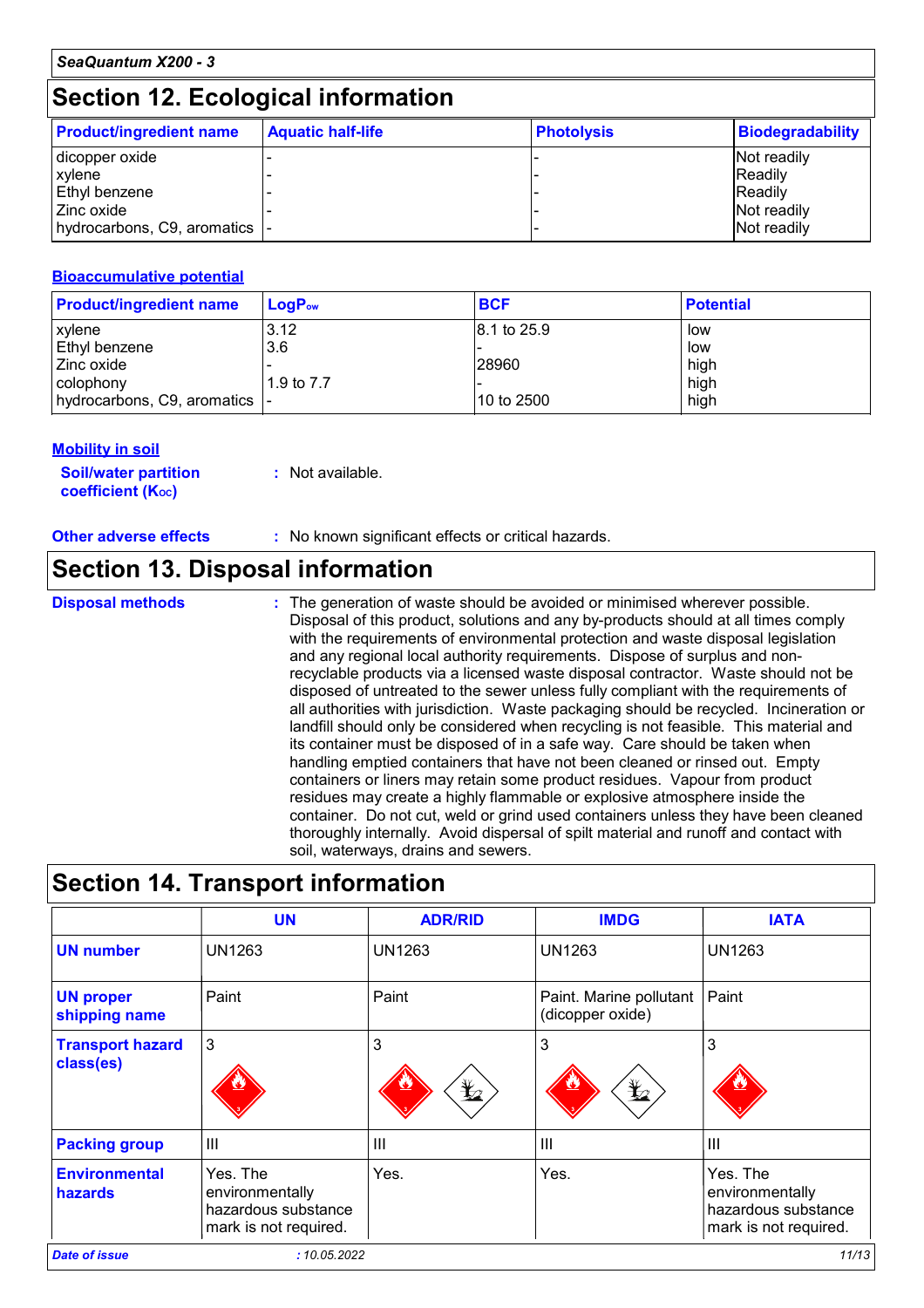### **Section 14. Transport information**

| <b>Additional</b><br><b>information</b> | The environmentally<br>hazardous substance<br>mark is not required<br>when transported in<br>sizes of $\leq$ 5 L or $\leq$ 5 kg.<br><b>Hazard identification</b><br>number 30<br>Tunnel code (D/E) | The marine pollutant<br>mark is not required<br>when transported in<br>sizes of $\leq$ 5 L or $\leq$ 5 kg.<br><b>Emergency</b><br>schedules F-E, S-E | The environmentally<br>l hazardous substance<br>mark may appear if<br>required by other<br>transportation<br>regulations. |
|-----------------------------------------|----------------------------------------------------------------------------------------------------------------------------------------------------------------------------------------------------|------------------------------------------------------------------------------------------------------------------------------------------------------|---------------------------------------------------------------------------------------------------------------------------|
|-----------------------------------------|----------------------------------------------------------------------------------------------------------------------------------------------------------------------------------------------------|------------------------------------------------------------------------------------------------------------------------------------------------------|---------------------------------------------------------------------------------------------------------------------------|

**Special precautions for user Transport within user's premises:** always transport in closed containers that are **:** upright and secure. Ensure that persons transporting the product know what to do in the event of an accident or spillage.

**Transport in bulk according :** Not available. **to IMO instruments**

### **Section 15. Regulatory information**

**Malaysia Inventory (EHS Register) :** Not determined

#### **International regulations**

**Chemical Weapon Convention List Schedules I, II & III Chemicals** Not listed.

#### **Montreal Protocol**

Not listed.

#### **Stockholm Convention on Persistent Organic Pollutants**

Not listed.

#### **UNECE Aarhus Protocol on POPs and Heavy Metals**

Not listed.

### **Section 16. Other information**

| <b>History</b>                    |                                                                                                                                                                                                                                                                                                                                                                                                                                                                                                                                                                        |
|-----------------------------------|------------------------------------------------------------------------------------------------------------------------------------------------------------------------------------------------------------------------------------------------------------------------------------------------------------------------------------------------------------------------------------------------------------------------------------------------------------------------------------------------------------------------------------------------------------------------|
| Date of printing                  | : 10.05.2022                                                                                                                                                                                                                                                                                                                                                                                                                                                                                                                                                           |
| Date of issue/Date of<br>revision | : 10.05.2022                                                                                                                                                                                                                                                                                                                                                                                                                                                                                                                                                           |
| Date of previous issue            | : 04.05.2022                                                                                                                                                                                                                                                                                                                                                                                                                                                                                                                                                           |
| <b>Version</b>                    | : 1.05                                                                                                                                                                                                                                                                                                                                                                                                                                                                                                                                                                 |
| <b>Key to abbreviations</b>       | $\therefore$ ATE = Acute Toxicity Estimate<br><b>BCF</b> = Bioconcentration Factor<br>GHS = Globally Harmonized System of Classification and Labelling of Chemicals<br>IATA = International Air Transport Association<br>IBC = Intermediate Bulk Container<br><b>IMDG = International Maritime Dangerous Goods</b><br>LogPow = logarithm of the octanol/water partition coefficient<br>MARPOL = International Convention for the Prevention of Pollution From Ships,<br>1973 as modified by the Protocol of 1978. ("Marpol" = marine pollution)<br>UN = United Nations |

**Procedure used to derive the classification**